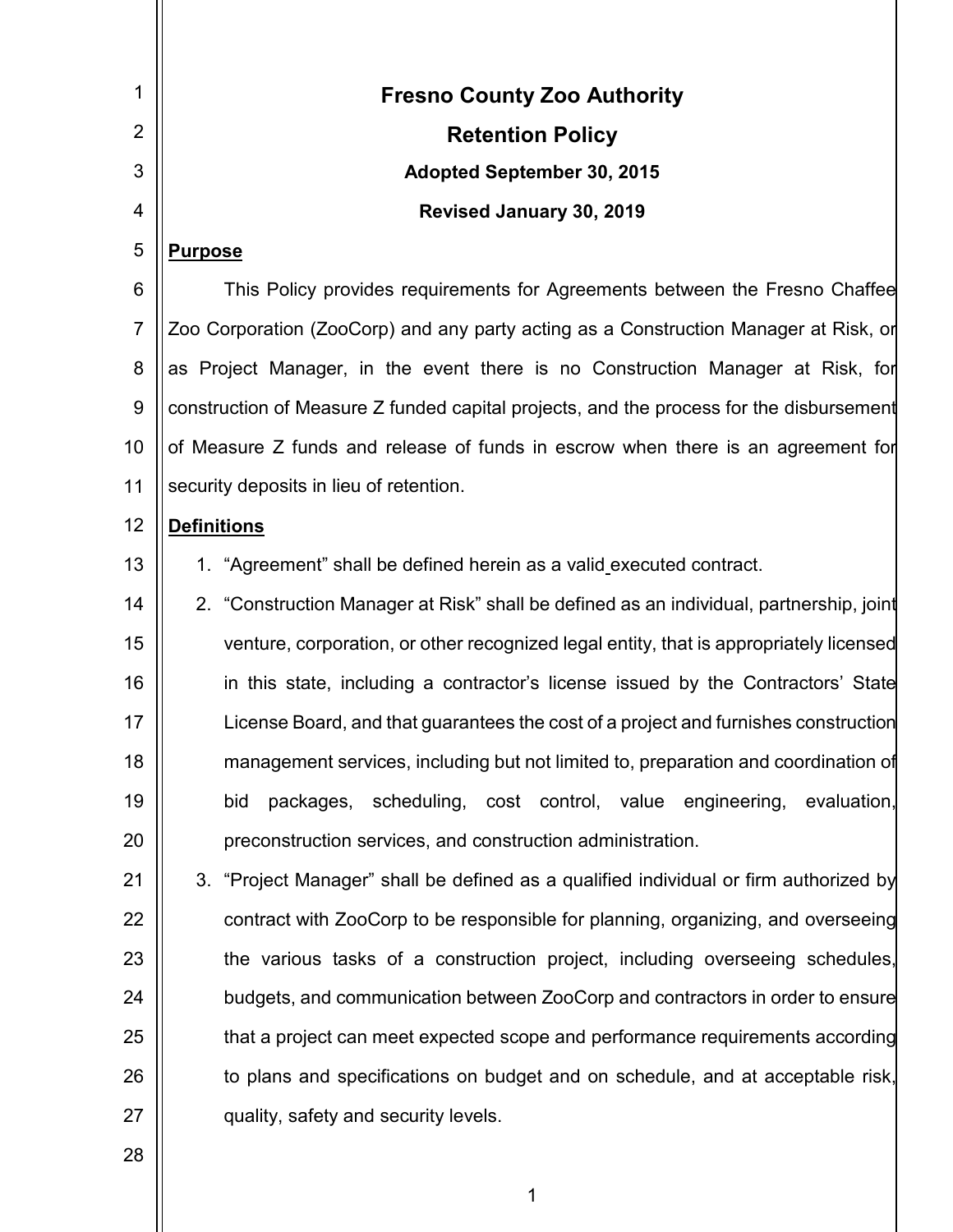1 2 3 4 5 6 7 8 9 10 4. "Retention" shall be defined as the percentage of the Measure Z funds retained by the ZooCorp for security purposes relating to work to be performed on claims reimbursed for Capital Projects over \$30,000, and/or for which there is a Construction Manager at Risk, (or Project Manager, in the event there is no Construction Manager at Risk). Retention shall be no less than five percent (5%). If the Authority has approved a finding by the ZooCorp, on a project by project basis, during a properly noticed and normally scheduled public hearing and prior to bid, that a project is substantially complex and therefore requires a higher retention amount, Retention may be greater than five percent (5%), but not more than ten percent (10%).

11 12 13 14 5. "Escrow Account" shall mean an account established at a financial institution or bank by ZooCorp for purposes of depositing and holding Retention funds paid by the Authority to ZooCorp, pending disbursement, to the Construction Manager at Risk, (or Project Manager, in the event there is no Construction Manager at Risk).

### 15 **Requirements**

16 17 18 19 20 21 1. ZooCorp requests for funding for construction of Capital Projects over \$30,000 and/or for which there is a Construction Manager at Risk, (or Project Manager, in the event there is no Construction Manager at Risk), shall be received for staff and Board member review at least 30 days before the Board meeting at which the funding request will be made, and shall include an Agreement with the construction firm or Project Manager stating the requirement for Retention and its terms.

22 23 24 25 2. Requests for funding for the design of Capital Projects over \$30,000 shall be received for staff and Board member review at least 30 days before the Board meeting at which the funding request will be made, and shall include an Agreement with the design firm stating the requirement for Retention and its terms.

#### 26 **Procedures for Payment of Invoices by the Authority**

27 28 ZooCorp invoices are received, reviewed, and paid in accordance with the terms of the December 21, 2005 Agreement Regarding Procedures For Distribution Of Tax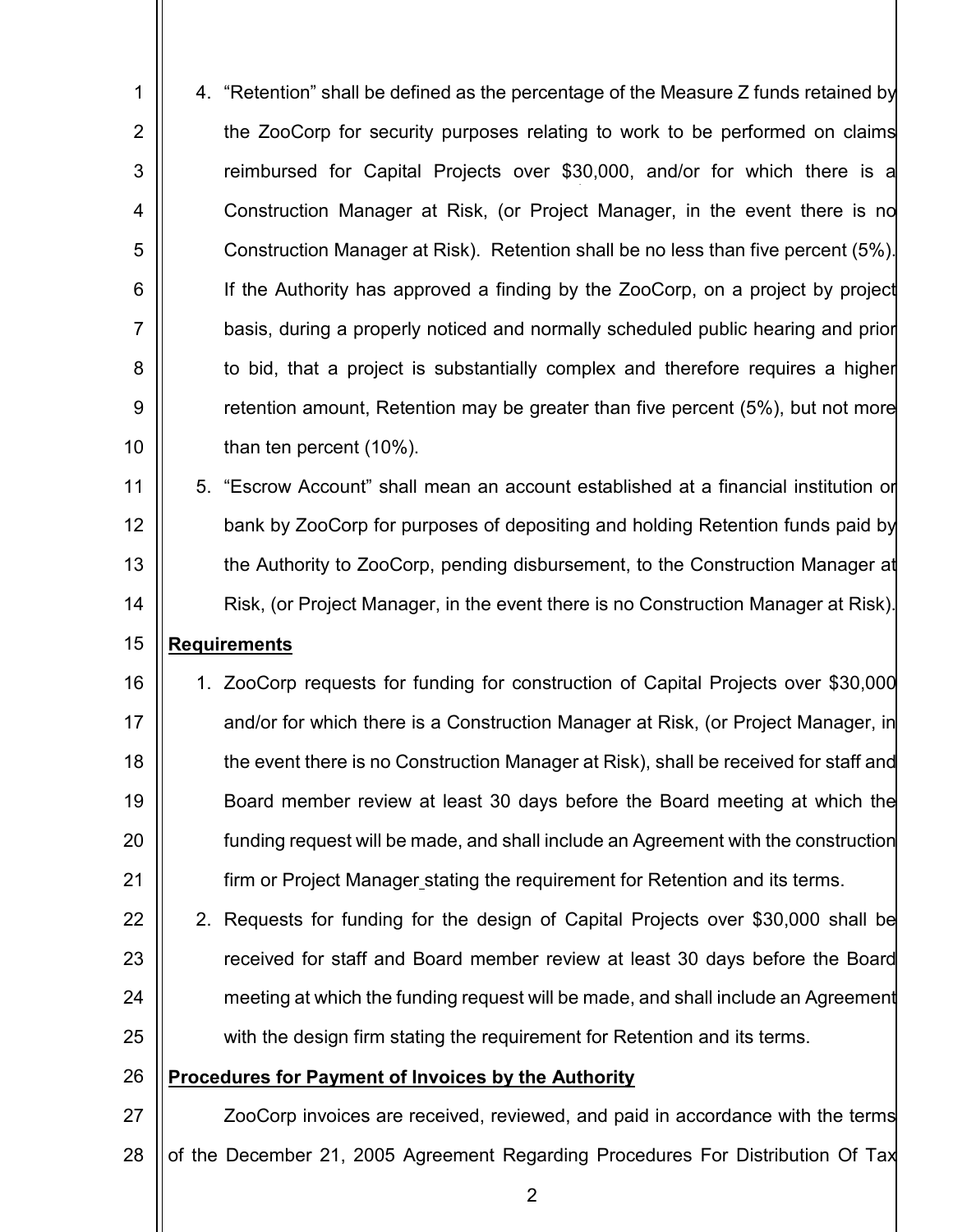- 1 2 Revenue To The Chaffee Zoo, as amended, and with the Authority's Procedures for Approving and Administering Measure Z Funds.
- 3 **ZooCorp's Deposit of Funds Received from Authority**

4 5 6 7 No later than two business days from its receipt of funds from the Authority for reimbursement of project invoices, ZooCorp shall deposit Retention funds in the appropriate Escrow Account. Within one business day of deposit of Retention funds in the Escrow Account, ZooCorp shall send proof of the deposit to the Authority.

8 **Certification to the Authority**

9 10 11 12 13 14 15 Prior to releasing any Retention funds from the Escrow Account, ZooCorp shall request the release at an Authority Board meeting, at the same time presenting written certification that all conditions of the Escrow Agreement have been met, that the construction project is final and complete in accordance with the construction contract, and that the release of funds in the Escrow Account is appropriate. Such written certification shall include certification from the project architect or lead engineer that the project has been completed in accordance with the plans and specifications.

- 16 **Disputes**
- 17 18 19 20 1. The ZooCorp shall advise the Authority in writing of any dispute between ZooCorp and the Construction Manager at Risk, (or Project Manager, in the event there is no Construction Manager at Risk), regarding retention funds within 30 days of such dispute coming to the attention of ZooCorp.
- 21 22 23 24 2. The construction contract shall require that any settlement agreement between the Construction Manager at Risk, (or Project Manager, in the event there is no Construction Manager at Risk), and ZooCorp involving retention funds be made public.
- 25 26 27 28 3. Any previously released retention funds that are recouped by ZooCorp as part of a settlement with the Construction Manager at Risk, (or Project Manager, in the event there is no Construction Manager at Risk), shall be returned by ZooCorp to the Measure Z Capital Fund.

3